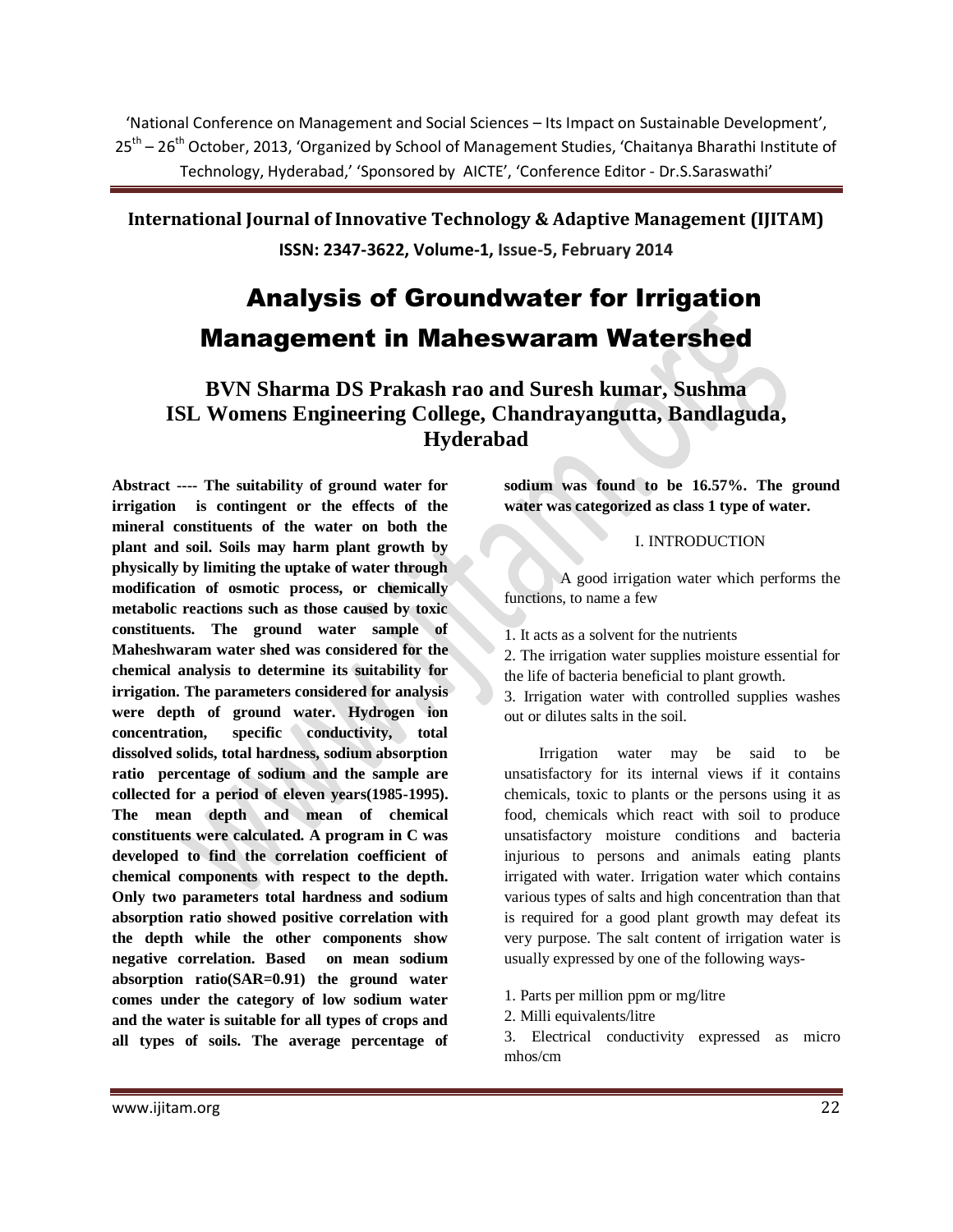Presence of salts Na, Ca, Mg, K, in irrigation water may be injurious to plant growth. Excessive quantity of these salts reduce the osmotic activity of the plants thus preventing the absorption of nutrients from the soil. In addition they may have indirect chemical effects on the metabolism of the plant and may reduce permeability of soils.

### II. CLASSIFICATION OF IRRIGATION WATER

Based on SAR irrigation water is classified into four types

- 1. Low sodium water s1 SAR(0-10)
- 2. Medium sodium water s2 SAR(10-18)
- 3. High sodium water SAR(18-26)
- 4. Very high sodium water SAR>26. Where

Average SAR of ground water occurring in Maheshwaram is found to be .91 while the percentage of sodium is found to be 16.6. Based on SAR the water is suitable for all types of soils .

Because of low percentage of sodium even after prolonged use of such water the soil does not become sticky and plastic when wet and does not form clots and crusts upon drying .

Correlation coefficient was calculated between the depth of ground water and other parameters namely PH, Specific conductivity TDS, TH, SAR, percentage of Na, and they are -0.54, -0.17, 0.48 , 0.12 and -0.42 respectively. A program was developed in c to find the correlation coefficient .

From the values of (r) coefficient correlation parameters SAR and TH depend on depth of ground water while PH, Specific Conductivity, TDS and %Na do not depend on depth of ground water or quantity of ground water.

## III. STUDY REGION

Maheswaram Watershed in Rangareddy district of Andhra Pradesh is spread over an area of 302.5 Sq.Km., .Its weathered zone chiefly consists red soils formed by the disintegration of granite. This zones thickness varies from 6.00 to 17.70 metres. The topography of Maheswaram mandalam is rolling as the slope is variant. Based on the agro-climatic conditions the Andhra Pradesh state is divided into seven zones. Maheswaram Mandalam being in a semi arid region (rainfall 750-900) has an average annual rainfall of 770mm. Absolutely pure water cannot be expected for irrigation. The acceptable limits to the impurities so that the yield of the crop is not hampered.

## IV. METHOD OF CALCULATING CORRELATION COEFFICIENT

 The correlation coefficient is a quantitative measure of the dependence between the variables. I5 estimate is obtained from

### $r=1/n E$

where  $(x_i, y_i)$  is the ith observation of x and y, x and sx are the mean and standard deviation of x respectively and Y and y are the mean and standard deviation of Y respectively. Equation 1 reveals that the correlation coefficient becomes positive or negative depending upon whether the numerator is +ve or –ve. When the correlation coefficient is equal to +1 all the points of the Scatter diagram with fall on a definite straight line with +ve slope. When the correlation coefficient is equal to -1 all the points lie on a straight line with –ve slope. It is to be noted that the correlation coefficient as defined in equation 1 is a measure of linear.

## V. ANALYSIS OF GROUND WATER

 The ground water in Maheshwaram water shed was considered for the analysis and consequently determine its applicability for irrigation.

Postmanson depths of groundwater level were taken as the reference parameters with which the constituents of ground water were correlated.

A program in C to compute the correlation coefficient was developed,

The correlation coefficient for Hydrogen ion concentration PH, Specific Conductivity, Total dissolved solids, total hardness, Na absorption ratio,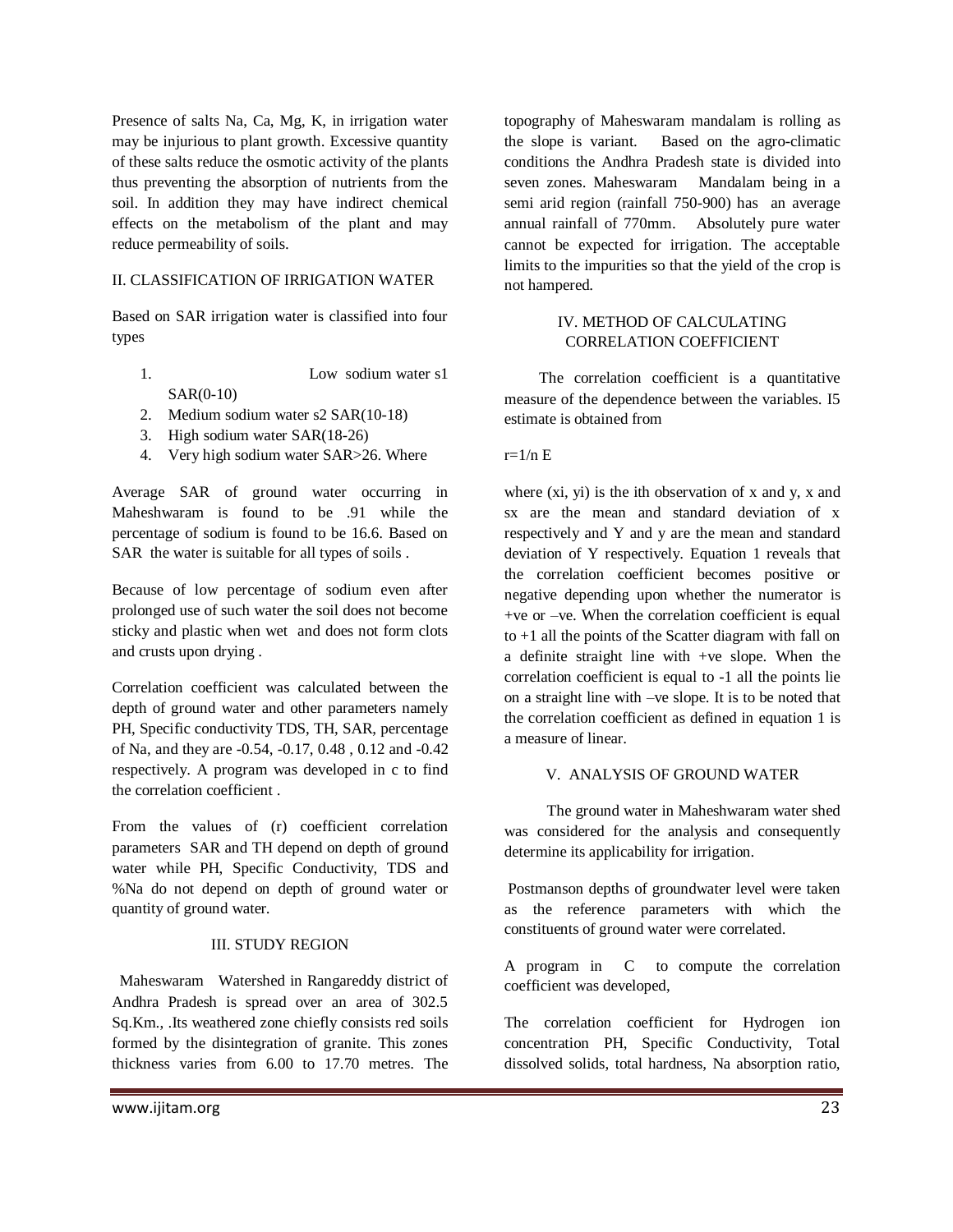% of sodium were computed with reference to depth and were shown in the following table

4 Very high Sodium water S4 Unsuitable for Irrigation

## GROUND WATER CONSTITUENTS OF MAHESHWARAM

| <b>TDS</b>            | <b>DEPTH</b><br>TH | <b>PH</b><br><b>SAR</b> | SP. CON<br><b>NA</b> |     |
|-----------------------|--------------------|-------------------------|----------------------|-----|
| $r-$<br>0.17          | 0.48               | $-0.54$<br>0.12         | $-0.17$<br>$-0.42$   |     |
| mean-<br>472          | 0.91               | 7.0045 7.73<br>8.6      | 1212                 | 775 |
| <b>STD.DEV</b><br>122 | 0.51               | 2.445<br>0.365<br>1.96  | 353                  | 226 |

## CLASSIFICATION OF IRRIGATION WATER BASED ON SAR

S.No Type of water Suitability

1. Low Sodium water S1 Suitable for all types of crops

SAR 0-10

and all types of soils

2. Medium Sodium water S2 Suitable for coarse texture of

 SAR 10-18 organic soils with good permeability

3. High Sodium water S3 Harmful for almost all types of crops

SAR 18-26

and soils

www.ijitam.org 24

#### VI. RESULTS AND ANALYSIS

The ground water of Maheswaram watershed was subjected for chemical analysis to find its suitability for irrigation. The ground water depths for ten successive years were analysed and its suitability for irrigation was determined. The chief chemical constituents namely specific conductivity, TDS, TH, SAR, and percentage of NA were analysed for their dependence on the depth of ground water. The mean and correlation coefficients of the indicated parameters were calculated. The average depth was found to be 7.045mts. The parameter PH is not dependent on the depth of ground water as its correlation coefficient was -0.54. Similarly specific conductance, total dissolved solids and percentage of sodium were independent of the depth of ground water as the correlation coefficients were respectively -0.17, -0.17 and -0.42.

The parameters that showed dependence on the depth of ground water were total hardness and sodium absorption ration. These two show a positive correlation coefficient of 0.48 and 0.12 respectively with the depth of ground water.

#### VII. CONCLUSIONS

The ground water of Maheswaram watershed was analysed for its suitability to irrigation. The ground water confirms with the standards of USDA as per SAR and percentage of Na content. Hydrogen ion concentration specific conductance, TDS, total hardness, do not depend on the depth of ground water. Only total hardness and SAR are independent of depth of ground water. Based on SAR and percentage of sodium the ground water of